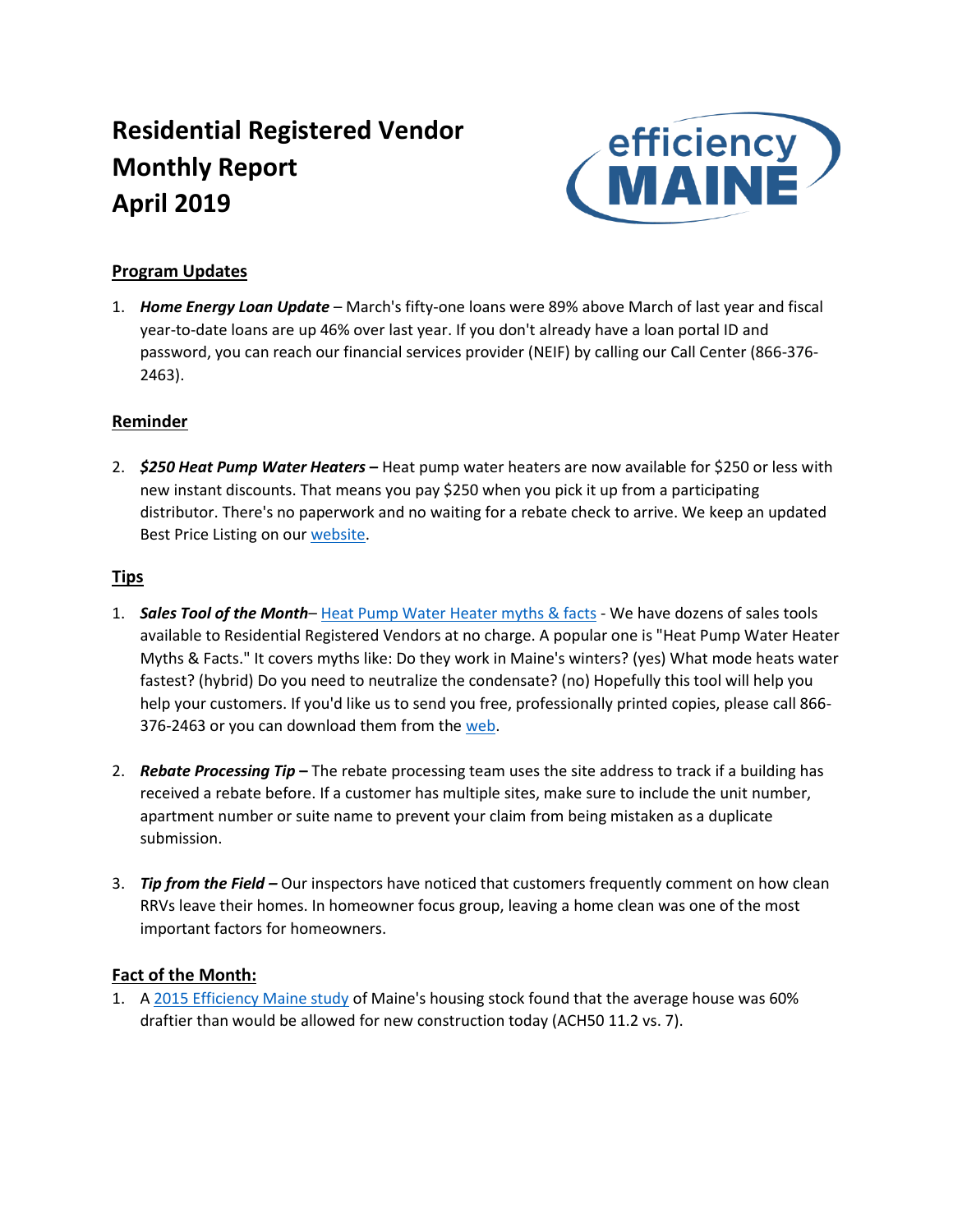## **Home Energy Savings Program (HESP)**

| Year:                   | 2018           | 2018 | 2018           | 2018           | 2018           | 2018           | 2018 | 2018           | 2018       | 2019     | 2019  | 2019           |
|-------------------------|----------------|------|----------------|----------------|----------------|----------------|------|----------------|------------|----------|-------|----------------|
| <b>HESP Rebate</b>      | Apr            | May  | <b>Jun</b>     | Jul            | Aug            | <b>Sep</b>     | Oct  | <b>Nov</b>     | <b>Dec</b> | Jan      | Feb   | <b>Mar</b>     |
| Type                    |                |      |                |                |                |                |      |                |            |          |       |                |
| Ductless Heat           | 258            | 385  | 523            | 619            | 543            | 362            | 458  | 413            | 434        | 1,14     | 446   | 376            |
| Pump                    |                |      |                |                |                |                |      |                |            | 0        |       |                |
| <b>Boiler</b>           | 68             | 100  | 80             | 106            | 79             | 97             | 86   | 102            | 98         | 431      | 171   | 69             |
| Air Sealing             | 85             | 86   | 73             | 91             | 70             | 70             | 63   | 81             | 89         | 248      | 135   | 121            |
| <b>Attic Insulation</b> | 54             | 47   | 6              | 59             | 52             | 41             | 50   | 62             | 72         | 228      | 112   | 98             |
| <b>Basement</b>         | 40             | 25   | 5              | 45             | 37             | 28             | 38   | 40             | 65         | 153      | 89    | 76             |
| Insulation              |                |      |                |                |                |                |      |                |            |          |       |                |
| Furnace                 | 22             | 23   | 15             | 18             | 32             | 29             | 53   | 23             | 27         | 126      | 48    | 11             |
| Wall Insulation         | 12             | 5    | 3              | 18             | 18             | 20             | 21   | 25             | 24         | 58       | 31    | 36             |
| Pellet Boiler           | 3              | 3    | 1              | $\overline{2}$ | $\overline{2}$ | $\overline{2}$ | 6    | 6              | 3          | 10       | 5     | 4              |
| <b>Pellet Stove</b>     | 6              | 9    | 4              | 10             | 8              | 10             | 35   | 48             | 22         | 208      | 24    | 4              |
| <b>Wood Stove</b>       | $\overline{2}$ | 3    | $\overline{2}$ | 5              | 9              | 15             | 31   | 13             | 68         | 99       | 11    | $\overline{2}$ |
| Geothermal HP           | 0              | 1    | 2              | 1              | 2              | $\Omega$       | 0    | $\overline{2}$ | $\Omega$   | $\Omega$ | 2     | 4              |
| <b>Total Measures</b>   | 550            | 687  | 714            | 974            | 852            | 674            | 841  | 815            | 902        | 2,70     | 1,074 | 801            |
| <b>Installed</b>        |                |      |                |                |                |                |      |                |            |          |       |                |

#### HESP Rebates – Last 12 Months

#### **HESP Rebates – Last 12 Months**



#### HESP Year-Over-Year Comparison

(July 1 – March 31; EXCLUDED 2nd zone mini-split and whole house heat pumps)

| #  | <b>HESP Rebate Type</b>         | <b>FYTD 15</b> | <b>FYTD 16</b> | <b>FYTD 17</b> | FYTD <sub>18</sub> | FYTD <sub>19</sub> |
|----|---------------------------------|----------------|----------------|----------------|--------------------|--------------------|
| 1  | <b>Ductless Heat Pump</b>       | 5,075          | 3,951          | 3,712          | 3,907              | 4,868              |
| 2  | Air Sealing                     | 1,738          | 1,361          | 1,045          | 817                | 972                |
| 3  | <b>Boiler</b>                   | 756            | 602            | 720            | 670                | 1,250              |
| 4  | <b>Attic Insulation</b>         | 796            | 866            | 698            | 552                | 780                |
| 5  | <b>Basement Insulation</b>      | 622            | 487            | 402            | 304                | 576                |
| 6  | Furnace                         | 178            | 149            | 158            | 174                | 368                |
| 7  | Wall Insulation                 | 159            | 199            | 196            | 145                | 254                |
| 8  | Pellet Boiler                   | 254            | 65             | 69             | 48                 | 41                 |
| 9  | <b>Pellet Stove</b>             | 77             | 162            | 94             | 55                 | 420                |
| 10 | Geothermal HP                   | 76             | 50             | 69             | 15                 | 20                 |
| 11 | Wood Stove                      | 11             | 46             | 46             | 9                  | 207                |
|    | <b>Total Measures Installed</b> | 9,742          | 7,938          | 7,209          | 6,696              | 9.756              |